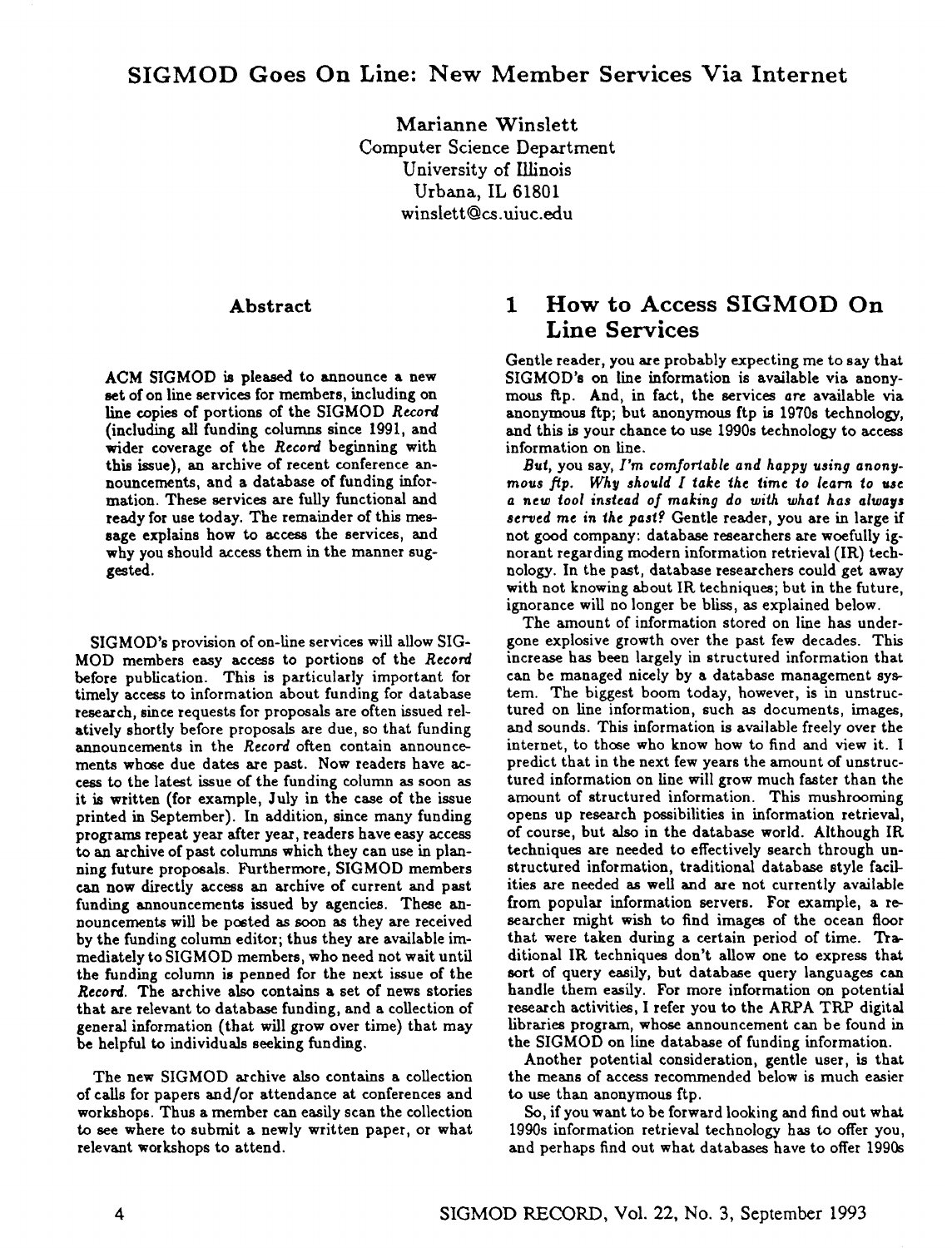information retrieval technology, then follow the instructions below to get a state of the art internet browser. By all means, use the browser to look at the SIGMOD on line services, but then go out and see what else is available on the internet. You only need to press a single button (under 'Documents') to try any of the following:

If you're feeling practical, take a look at the on line hypertext manuals for Unix; if you're feeling lazy, check out internet talk radio. Feeling argumentative? Take a look at the recent decisions of the US Supreme Court, available from Cornell Law School's Web server. Childlike? Explore the dinosaur exhibit at the Honolulu Community College Web server. Overheated? Take a look at your local weather map from the National Weather Service. Artistic? Try the Library of Congress Vatican Exhibit. And as you listen to music, examine images, view dvi and postscript files, watch movies, view ordinary text files and follow hypertext links, think about what role database technology might play in this new world of on line information.

## **2 Detailed Instructions For Access**

- 1. If you aren't an ACM SIGMOD member, join up. Annual dues are only US\$12 for students and US\$20 for others, if you belong to ACM. If you don't belong to ACM, you can join SIGMOD for US\$27. Details are on the inside back cover of the SIGMOD *Record,*  or write to aernhelp@acmvm.bitnet.
- 2. If you want to use anonymous ftp, then connect to swine.cs.uiuc.edu, log in as anonymous, and give your email address as password. You will be in the root directory for conference announcements and funding information. Or do anonymous ftp to segev.lbl.gov for the archive of the SIGMOD *Record.*  Happy rooting.
- 3. If you don't want to use anonymous ftp, and you have access to a workstation running X or Open-Windows, then get a free copy of NCSA Mosaic installed on the workstation (have your sysadmin do it following the instructions below). (NCSA is the National Center for Supercomputing Applications at the University of Illinois.)

Mosaic will let you browse information on WAIS, Gopher, and Web servers, as well as ftp sites. You can look at hypertext (html) files, postscript, and dvi files (assuming you have ghostview and xdvi installed), and look at images and listen to sounds as well (assuming your sysadmin has made the necessary incantations over Unix). Mosaic figures out the format of the document and automatically invokes the proper viewer, assuming that you have a copy of the viewer on your machine. You can also add private voice or text annotations to items that you examine. Mosaic remembers which items you've viewed before (so it will be easy to pick out the new funding announcements, for example), and will keep track of your annotations.

Once you have Mosaic installed, enter the command "xrnosaic" (or "xrnosaic -mono" if you have **<sup>a</sup>** monochrome display). If the display variables used by X and OpenWindows applications aren't set up correctly, you will get an error like "Error: Can't Open display". If this happens, contact your local sysadmin for help in setting up the display variables.

In most cases, executing xmosaic should give you a new window. The majority of the window is a large text viewing area, probably headed with the title "NCSA Mosaic Home Page". At the very top right of the window, you should see the word "Help" with the letter 'H' underlined. If you press the leftmost mouse button while the pointer is over this word, you will get a choice of various types of help, describing how to use Mosaic.

When you are ready to view the SIGMOD Record database of funding information and conference announcmeats, press the leftmost mouse button on the word 'Tile" in the upper left corner, and select "Open" from the choices provided. You will get a popup window saying "URL To Open:" Type in

http://swine.cs.uiuc.edu/README.html

and click on "Open", and you should see a page of text titled "SIGMOD Record archive and database of conferences and funding information". Then you can access all the currently available information by clicking hypertext buttons. But first, so that you don't have to remember exactly how to find the database in the future, select "Hotlist" from the "Navigate" menu along the top of the window, and click on the "Add Document to Hotlist" button.

If you try to connect to a site that is not available (e.g., it is down or disconnected from the network), Mosaic will eventually time out. The time out period is very long, so be patient (go read your mail for a while) and don't push additional buttons in the meanwhile.

# **3 Detailed Instructions for Mosaic Installation**

This section describes the preliminary setup procedure for NCSA Mosaic for X Windows and OpenWindows. Precompiled Mosaic binaries are available for workstations that are in the IBM RS6000 series, the Sun Sparestation series, the DEC 3100, 5000, and Alpha, and SGI. For those who wish to compile a binary for their own system, source is available. Mosaic for the Macintosh is currently in alpha test, and Mosaic for PCs is under development.

Mosaic requires a network connection to work properly. If your machine is not connected to the Internet, you will not be able to complete these instructions, nor will you be able to fully utilize Mosaic.

To obtain Mosaic binaries, connect to the NCSA anonymous ftp server by executing the command:

ftp ftp.ncsa.uiuc.edu